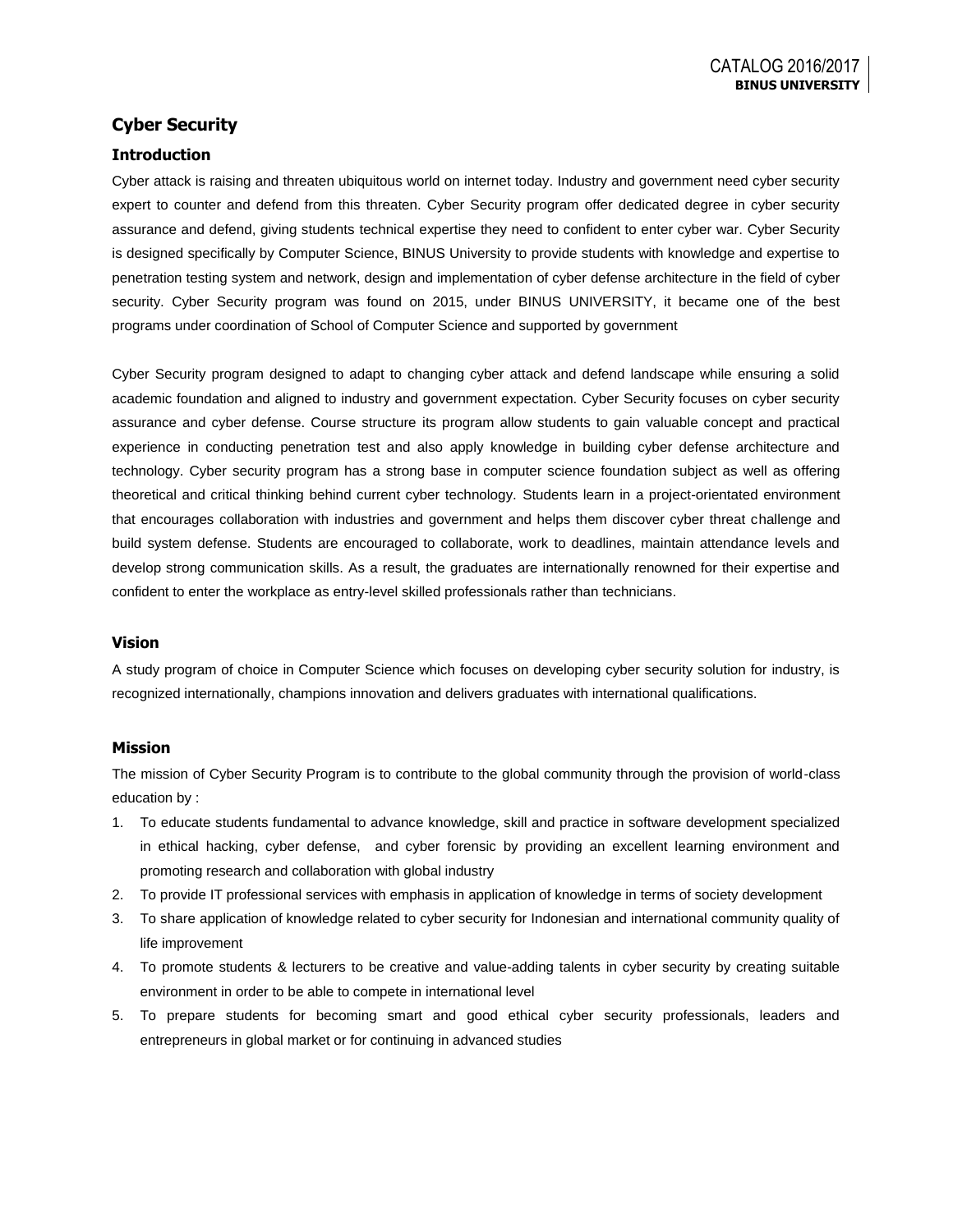## **Program Objective**

The objectives of the program are:

- 1. To provide students with a solid foundation of mathematical, algorithm principles, computer science knowledge and ethical that will be needed in IT practice
- 2. To provide students with skills to apply design and development principles in the construction of software system applied in database technology, intelligence system, networking and multimedia development
- 3. To prepare students with abilities to keep up-to-date with the latest Cyber Security trends, developments and industries
- 4. To prepare students with abilities in problem solving and good communication skills to be able to work as an individual or in a team in an IT environment

## **Student Outcomes**

After completing the study, graduates are:

- 1. Able to create software application design with the implementation of database system principal design to solve structured and semi-structured data.
- 2. Able to design software application solution based on problem analysis which can be solved with structured approach in informatics area.
- 3. Able to assess Information and Communication Technology trend to deliver alternative solution of software development.
- 4. Able to do penetration testing using appropriate method that suitable to targeted technology
- 5. Able to evaluate system risk from identification result
- 6. Able to make a guideline that optimize necessary improvement to close gaps
- 7. Able to fix the weakness system by cyber defense approach and technique
- 8. Able to implement secure system with secure software engineering methodology

### **Prospective Career of the Graduates**

After finishing the program, the graduate of Cyber Security Program could follow a career as:

- 1. Penetration Tester
- 2. Secure Software Developer
- 3. Network Security Administrator
- 4. Information Security Analyst
- 5. Computer Security Architect
- 6. Cyber Intelligence Officer
- 7. Academician in cyber security (Lecturer, Trainer, Researcher)

### **Curriculum**

The present curriculum used in the Cyber Security program has been developed in line with the National Curriculum. Also, the local content has been developed in line with the Computer Science Curriculum standard of ACM (Association for Computing Machinery), several local and foreign universities, national and international game industry (developer, publisher), up-to-date cyber attack and threat trends, so that the graduates of the Cyber Security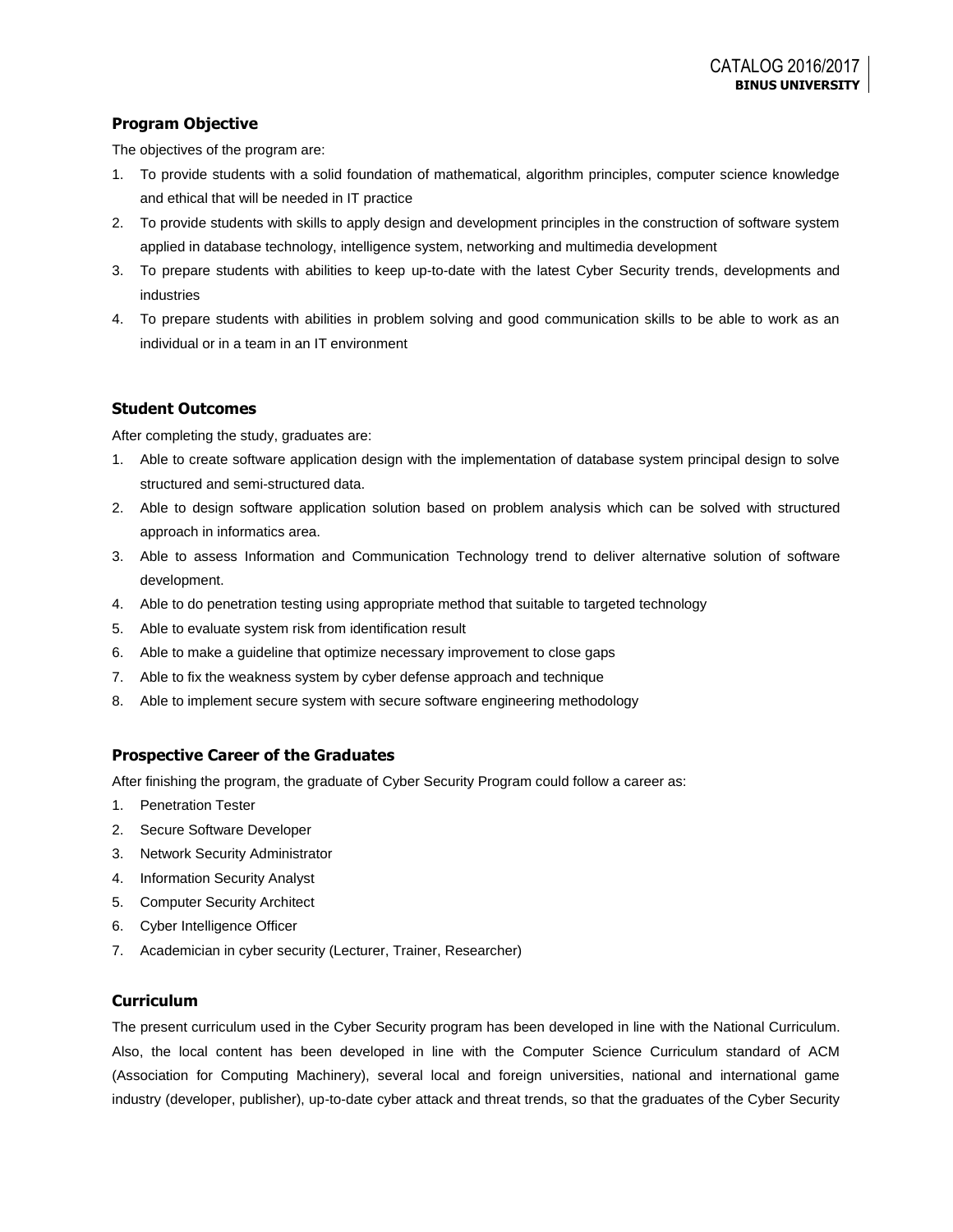program are expected to be able to face cyber security challenge at both a national and international level. Generally, the subjects of the curriculum are divided into these following groups of subjects:

#### **Core Computer Science Group**

The objective of this group is to provide grounding in Cyber Security program through practice as well as applied theory which is required by business both now and in the future. The subjects that are included in this group are programming, algorithm design and analysis, software engineering, databases, computer graphs, interactive multimedia, computer and human interaction, operation system, Cyber Security Analysis, Secure Web Technology and Cyber Forensic.

#### **Science**

The objective of this group is to provide an understanding of mathematics as one of the principal foundations of computer science. Another objective is to give an understanding of scientific methodology (data collection, hypothesis, research methodology, analysis) in problem solving.

#### **Character Building Group (Professional Practices)**

The objective of this group is to develop the personal strengths of the student and to provide him or her with a professional character, professionalism in their field, management skills, oral and written communication skills, understanding of business ethic, ability to work as a team, and to develop a "Binusian" Character.

#### **The Field of Cyber Security Subject**

The objective of builds the field of subject in Cyber Security is to give the students a solid foundation of secure software development skills and to introduce the specific skills needed for cyber security assurance and cyber defense. The students are expected to develop their skills and master the techniques which will allow them to conduct research for both their thesis and/or to continue their studies.

The field of Cyber Security subjects:

- 1. Cyber Security Assurance: to explore the various methodologies and techniques of penetration testing and cyber forensic in the computer network and ubiquitous system.
- 2. Cyber Defense: to explore the various methodologies and techniques of secure software engineering, secure computer network, and operating system.

All students of Cyber Security program must follow these two fields to become Cyber Security graduates. The objective of these two fields is to provide the students with the knowledge and skills required by industry and government who want to defend their computer network and system.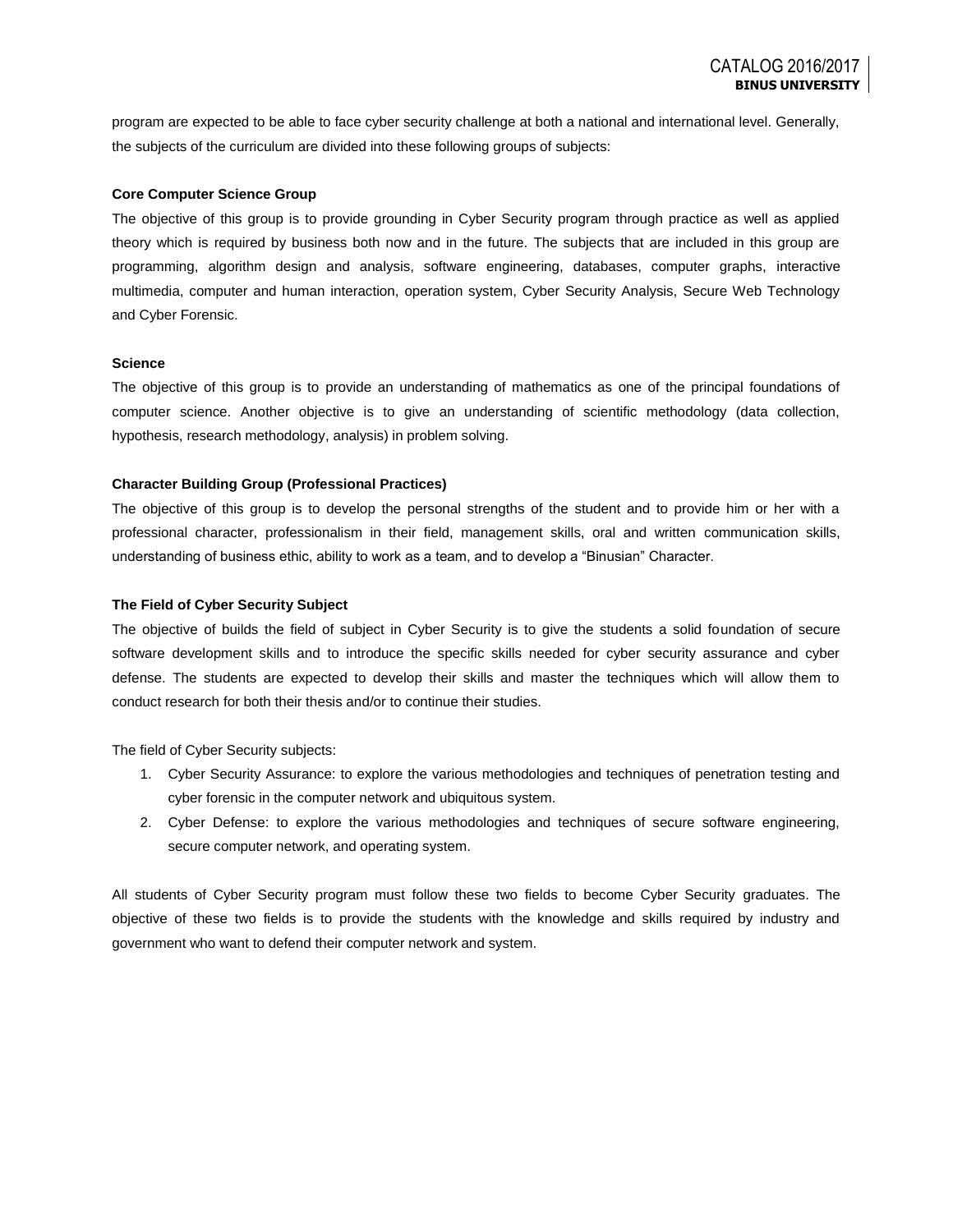| Sem            | Code                                 | <b>Course Name</b>                         | SCU            | <b>Total</b>                |
|----------------|--------------------------------------|--------------------------------------------|----------------|-----------------------------|
|                | CHAR6013                             | Character Building: Pancasila              | 2              |                             |
|                | <b>MATH6025</b>                      | <b>Discrete Mathematics</b>                | 4              |                             |
|                | <b>MATH6030</b>                      | Linear Algebra                             | $\overline{2}$ |                             |
|                | <b>COMP6047</b>                      | Algorithm and Programming                  | 4/2            |                             |
| 1              | COMP6179                             | Introduction to Information Security       | $\overline{4}$ | 20                          |
|                | <b>English University Courses I</b>  |                                            |                |                             |
|                | <b>ENGL6128</b>                      | English in Focus                           | $\overline{2}$ |                             |
|                | <b>ENGL6130</b>                      | English for Business Presentation          | $\overline{2}$ |                             |
|                | <b>CHAR6014</b>                      | Character Building: Kewarganegaraan        | $\overline{2}$ |                             |
|                | <b>MATH6031</b>                      | Calculus                                   | 4              |                             |
|                | <b>COMP6048</b>                      | Data Structures                            | 4/2            |                             |
|                | COMP6180                             | Computer Security Foundation*              | 2              |                             |
| $\overline{c}$ | <b>CPEN6098</b>                      | <b>Computer Networks</b>                   | 2/2            | 21                          |
|                | <b>LANG6061</b>                      | Indonesian                                 | 1              |                             |
|                | <b>English University Courses II</b> |                                            |                |                             |
|                | <b>ENGL6129</b>                      | English Savvy                              | 2              |                             |
|                | <b>ENGL6131</b>                      | English for Written Business Communication | $\overline{2}$ |                             |
|                | <b>CHAR6015</b>                      | Character Building: Agama                  | $\overline{2}$ |                             |
|                | <b>COMP6056</b>                      | Program Design Methods                     | 4              |                             |
|                | COMP6181                             | Cyber Security Analysis and Method*        | 2/2            |                             |
| 3              | COMP6120                             | Network Programming                        | 2/2            | 24                          |
|                | COMP6062                             | <b>Compilation Techniques</b>              | $\overline{4}$ |                             |
|                | <b>ENTR6003</b>                      | Entrepreneurship I                         | $\overline{2}$ |                             |
|                | COMP6049                             | Algorithm Design and Analysis              | 4              |                             |
|                | CPEN6101                             | Advanced Network Programming               | 2/2            |                             |
|                | CPEN6102                             | Network Security Administration*           | 2/2            |                             |
| 4              | <b>ISYS6169</b>                      | Database Systems                           | 4/2            | 24                          |
|                | COMP6271                             | Software Engineering**                     | 4              |                             |
|                | COMP6182                             | Security for Multimedia                    | $\overline{2}$ |                             |
|                | COMP6183                             | Secure Web Programming*                    | 2/2            |                             |
|                | LAWS6110                             | Cyber Law                                  | $\overline{2}$ |                             |
|                | COMP6153                             | <b>Operating System</b>                    | 2/2            |                             |
| 5              | COMP6176                             | Human and Computer Interaction             | 2/2            | 20                          |
|                | <b>ENTR6004</b>                      | Entrepreneurship II                        | $\overline{2}$ |                             |
|                | <b>COMP6065</b>                      | Artificial Intelligence                    | $\overline{4}$ |                             |
|                | COMP6193                             | Cyber Forensic*/**                         | 2/2            |                             |
| 6              | <b>Enrichment Program I</b>          |                                            | 15             | 15                          |
| $\overline{7}$ | <b>Enrichment Program II</b>         |                                            | 16             | 16                          |
| 8              | COMP6192                             | <b>Thesis</b>                              | 6              | 6                           |
|                |                                      |                                            |                | <b>TOTAL CREDIT 146 SCU</b> |

**Course Structure**

*\*) This course is delivered in English*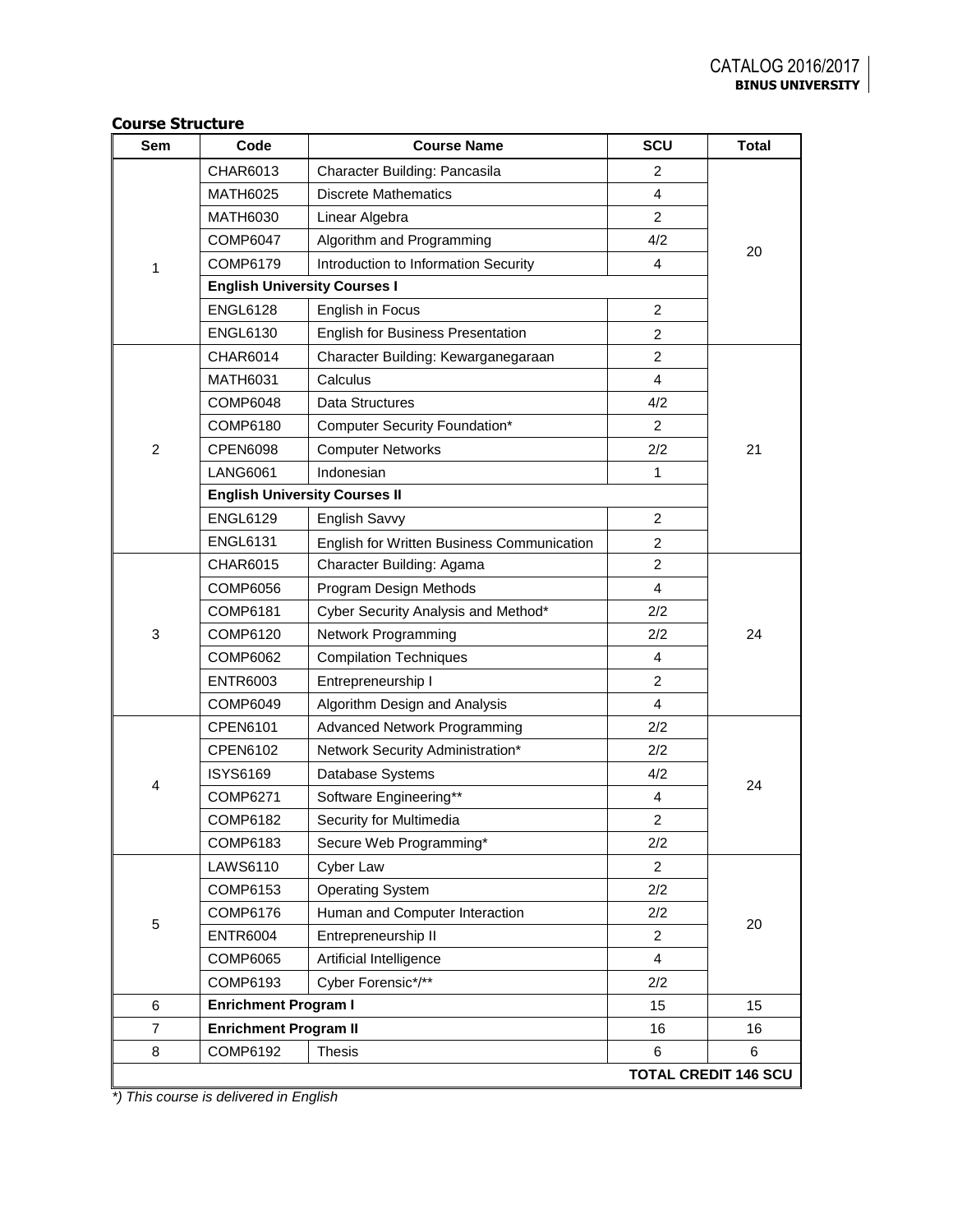### *\*\*) Entrepreneurship embedded*

## **English University Courses:**

- -) *For 1st Semester : English University Courses I, student with score Binus University English Proficiency Test less than 500 will take English in Focus, and student with score test greater than or equal to 500 will take English for Business Presentation*
- -) *For 2nd Semester: English University Courses II, student with score Binus University English Proficiency Test less than 500 will take English Savvy, and student with score test greater than or equal to 500 will take English for Written Business Communication*

# **Enrichment Program I (6th Semester) & Enrichment Program II (7th Semester):**

-)*Student will take one of enrichment program tracks (off campus).*

### **Enrichment Track Scheme**

| <b>Track</b> | Semester 6 |           |              |              | Semester 7 |      |   |           |              |           |           |      |
|--------------|------------|-----------|--------------|--------------|------------|------|---|-----------|--------------|-----------|-----------|------|
|              |            | <b>RS</b> | <b>ENTR</b>  | <b>CD</b>    | <b>SA</b>  | *etc |   | <b>RS</b> | <b>ENTR</b>  | <b>CD</b> | <b>SA</b> | *etc |
|              | v          |           |              |              |            |      | v |           |              |           |           |      |
| 2            |            | v         |              |              |            |      |   | v         |              |           |           |      |
| 3            |            |           | $\mathbf{v}$ |              |            |      |   |           | $\mathsf{v}$ |           |           |      |
|              |            |           |              | $\mathsf{V}$ |            |      |   |           |              | v         |           |      |
| 5            |            |           |              |              | v          |      |   |           |              |           | v         |      |

Notes:

- I : Internship
- RS : Research
- ENTR : Entrepreneurship
- CD : Community Development
- SA : Study Abroad
- \*etc : Department specific needs

Notes:

Student can choose one of the available tracks

## **Enrichment Internship Track**

| Code                         | <b>Course Name</b>                          | <b>SCU</b>     | <b>Total</b> |  |
|------------------------------|---------------------------------------------|----------------|--------------|--|
| <b>Enrichment Program I</b>  |                                             |                |              |  |
| <b>COMP6184</b>              | Internship I                                | 8              |              |  |
| COMP6185                     | Penetration Test Cyber Security in Industry | 2              | 15           |  |
| <b>COMP6187</b>              | <b>Cyber Forensic in Industry</b>           | $\mathfrak{p}$ |              |  |
| COMP6333                     | EES in Cyber Security Professional I        | 3              |              |  |
| <b>Enrichment Program II</b> |                                             |                |              |  |
| <b>COMP6188</b>              | Internship II                               | 8              |              |  |
| COMP6189                     | Cyber Security Mechanism Design in Industry | 2              | 16           |  |
| COMP6190                     | Cyber Security Programming in Industry      | 2              |              |  |
| <b>COMP6191</b>              | EES in Cyber Security Professional II       | 4              |              |  |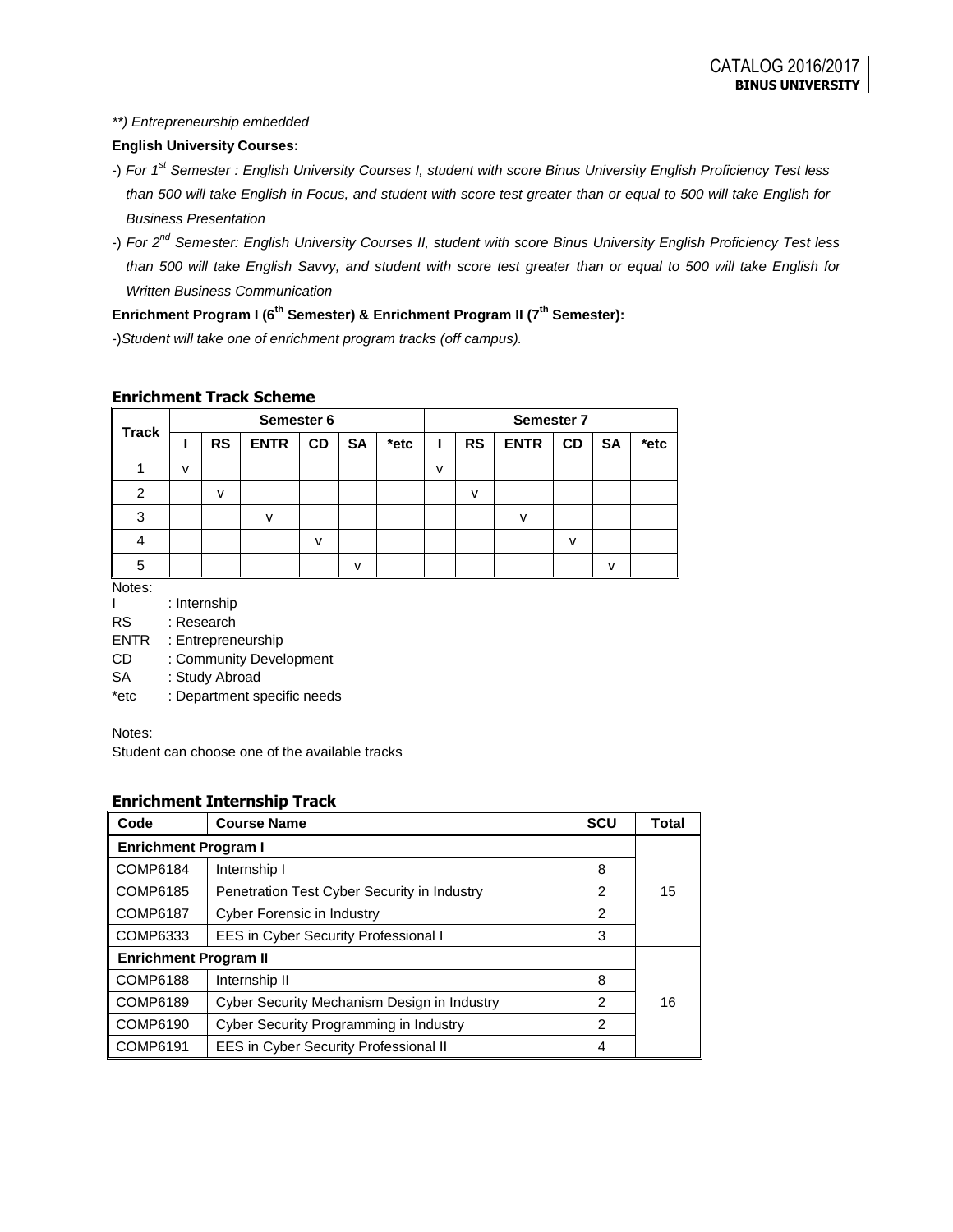# **Enrichment Entrepreneurship Track**

| Code                         | <b>Course Name</b>                                     | <b>SCU</b>     | <b>Total</b> |  |  |
|------------------------------|--------------------------------------------------------|----------------|--------------|--|--|
| <b>Enrichment Program I</b>  |                                                        |                |              |  |  |
| <b>ENTR6293</b>              | <b>Business Start Up</b>                               | 8              |              |  |  |
| <b>ENTR6225</b>              | Cyber Security Business Model & Validation             | $\mathfrak{p}$ | 15           |  |  |
| <b>ENTR6226</b>              | Launching New Cyber Security Venture                   | $\overline{c}$ |              |  |  |
| <b>ENTR6227</b>              | <b>EES Cyber Security Professional in New Business</b> | 3              |              |  |  |
| <b>Enrichment Program II</b> |                                                        |                |              |  |  |
| <b>ENTR6309</b>              | Growing a Business                                     | 8              |              |  |  |
| <b>ENTR6228</b>              | Lean Cyber Security Start Up & Business Plan           | 2              | 16           |  |  |
| <b>ENTR6229</b>              | Venture Capital in Cyber Security                      | 2              |              |  |  |
| <b>ENTR6230</b>              | 4                                                      |                |              |  |  |

# **Enrichment Research Track**

| Code                                     | <b>Course Name</b>                                       | <b>SCU</b> | <b>Total</b> |  |  |
|------------------------------------------|----------------------------------------------------------|------------|--------------|--|--|
| <b>Enrichment Program I</b>              |                                                          |            |              |  |  |
| <b>RSCH6212</b><br>Research Experience I |                                                          | 8          |              |  |  |
| <b>RSCH6168</b>                          | Scientific Writing I in Cyber Security                   | 4          | 15           |  |  |
| <b>RSCH6169</b>                          | Global EES I in Cyber Security Research Project<br>Team  | 3          |              |  |  |
| <b>Enrichment Program II</b>             |                                                          |            |              |  |  |
| <b>RSCH6216</b>                          | Research Experience II                                   | 8          |              |  |  |
| <b>RSCH6170</b>                          | Scientific Writing II in Cyber Security                  | 4          | 16           |  |  |
| <b>RSCH6171</b>                          | Global EES II in Cyber Security Research Project<br>Team | 4          |              |  |  |

# **Enrichment Community Development Track**

| Code                         | <b>Course Name</b>                                                            | <b>SCU</b> | Total |  |  |
|------------------------------|-------------------------------------------------------------------------------|------------|-------|--|--|
| <b>Enrichment Program I</b>  |                                                                               |            |       |  |  |
| <b>CMDV6126</b>              | Community Outreach Project Implementation                                     | 8          |       |  |  |
| <b>CMDV6087</b>              | Community Outreach Cyber Security Project Design                              | 4          | 15    |  |  |
| <b>CMDV6088</b>              | Employability and Entrepreneurial Skills in<br>Cyber<br><b>Security Field</b> | 3          |       |  |  |
| <b>Enrichment Program II</b> |                                                                               |            |       |  |  |
| CMDV6140                     | <b>Community Development Project Implementation</b>                           | 8          |       |  |  |
| <b>CMDV6089</b>              | Community Development Cyber Security<br>Project<br>Desian                     | 4          | 16    |  |  |
| CMDV6090                     | Employability and Entreprenuerial Skills in Cyber<br><b>Security Field</b>    | 4          |       |  |  |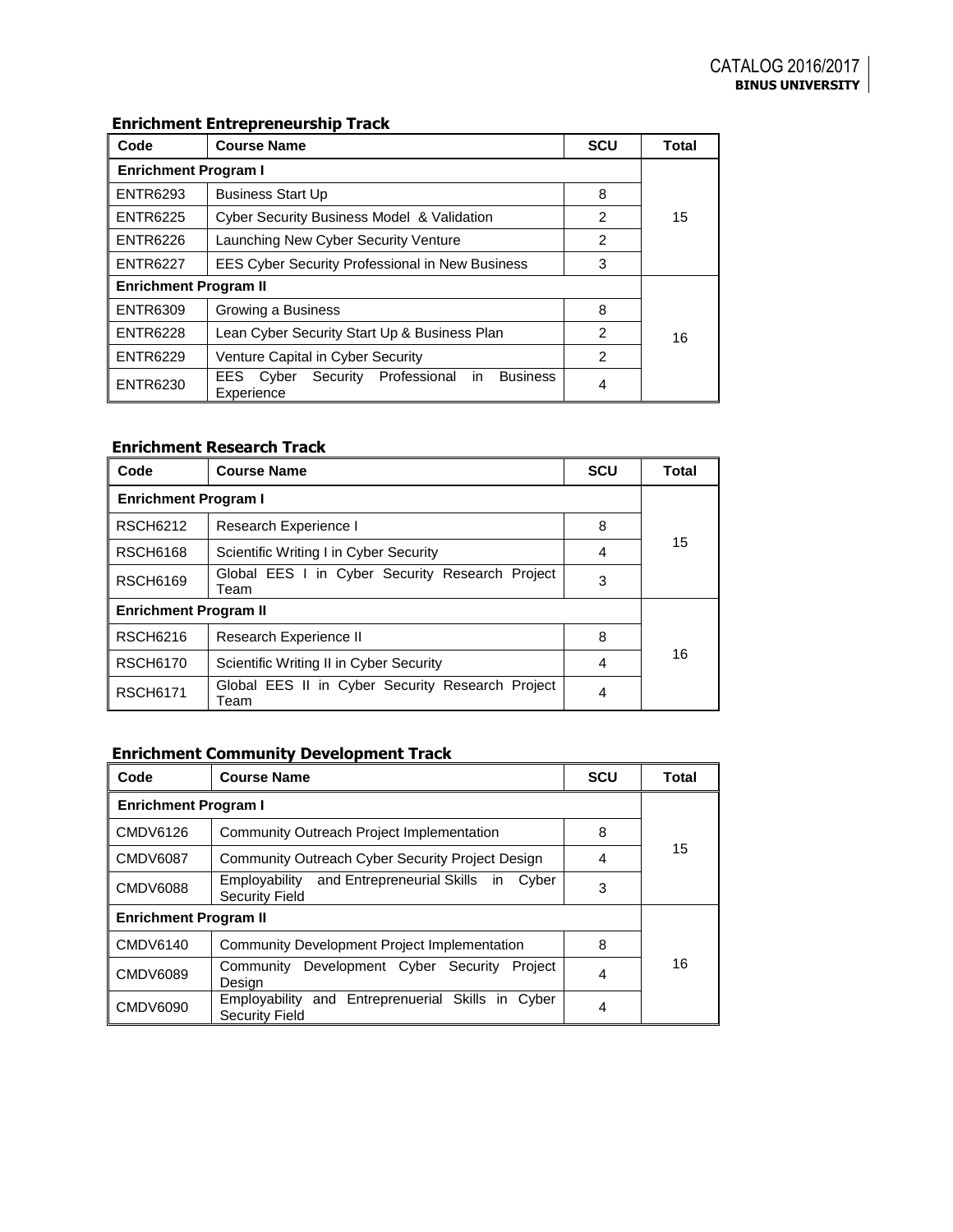# **Enrichment Study Abroad Track**

| Code                                    | <b>Course Name</b>                  | SCU                     | <b>Total</b> |  |
|-----------------------------------------|-------------------------------------|-------------------------|--------------|--|
| Elective courses list for study abroad* |                                     |                         |              |  |
| <b>Enrichment Program I</b>             |                                     |                         |              |  |
| GLOB6005                                | Elective Course for Study Abroad 1  | 4                       |              |  |
| GLOB6006                                | Elective Course for Study Abroad 2  | 4                       |              |  |
| GLOB6007                                | Elective Course for Study Abroad 3  | 4                       |              |  |
| GLOB6008                                | Elective Course for Study Abroad 4  | 4                       |              |  |
| GLOB6009                                | Elective Course for Study Abroad 5  | 2                       |              |  |
| GLOB6010                                | Elective Course for Study Abroad 6  | $\overline{2}$          |              |  |
| GLOB6011                                | Elective Course for Study Abroad 7  | $\overline{\mathbf{c}}$ | 15           |  |
| GLOB6012                                | Elective Course for Study Abroad 8  | $\overline{c}$          |              |  |
| GLOB6013                                | Elective Course for Study Abroad 9  | $\overline{c}$          |              |  |
| GLOB6014                                | Elective Course for Study Abroad 10 | $\overline{2}$          |              |  |
| GLOB6015                                | Elective Course for Study Abroad 11 | $\overline{2}$          |              |  |
| GLOB6016                                | Elective Course for Study Abroad 12 | $\overline{2}$          |              |  |
| GLOB6041                                | Elective Course for Study Abroad 25 | 3                       |              |  |
| GLOB6042                                | Elective Course for Study Abroad 26 | $\mathbf{1}$            |              |  |
| <b>Enrichment Program II</b>            |                                     |                         |              |  |
| GLOB6017                                | Elective Course for Study Abroad 13 | 4                       |              |  |
| GLOB6018                                | Elective Course for Study Abroad 14 | 4                       |              |  |
| GLOB6019                                | Elective Course for Study Abroad 15 | 4                       |              |  |
| GLOB6020                                | Elective Course for Study Abroad 16 | 4                       |              |  |
| GLOB6021                                | Elective Course for Study Abroad 17 | 2                       |              |  |
| GLOB6022                                | Elective Course for Study Abroad 18 | $\overline{2}$          | 16           |  |
| GLOB6023                                | Elective Course for Study Abroad 19 | $\overline{2}$          |              |  |
| GLOB6024                                | Elective Course for Study Abroad 20 | $\overline{2}$          |              |  |
| GLOB6025                                | Elective Course for Study Abroad 21 | $\overline{2}$          |              |  |
| GLOB6026                                | Elective Course for Study Abroad 22 | $\overline{c}$          |              |  |
| GLOB6027                                | Elective Course for Study Abroad 23 | 2                       |              |  |
| GLOB6028                                | Elective Course for Study Abroad 24 | $\overline{c}$          |              |  |

\*)Transferred courses will be transferred based on credit transfer policies on study program with total of 15 credits for Enrichment Program I and 16 credits for Enrichment Program II.